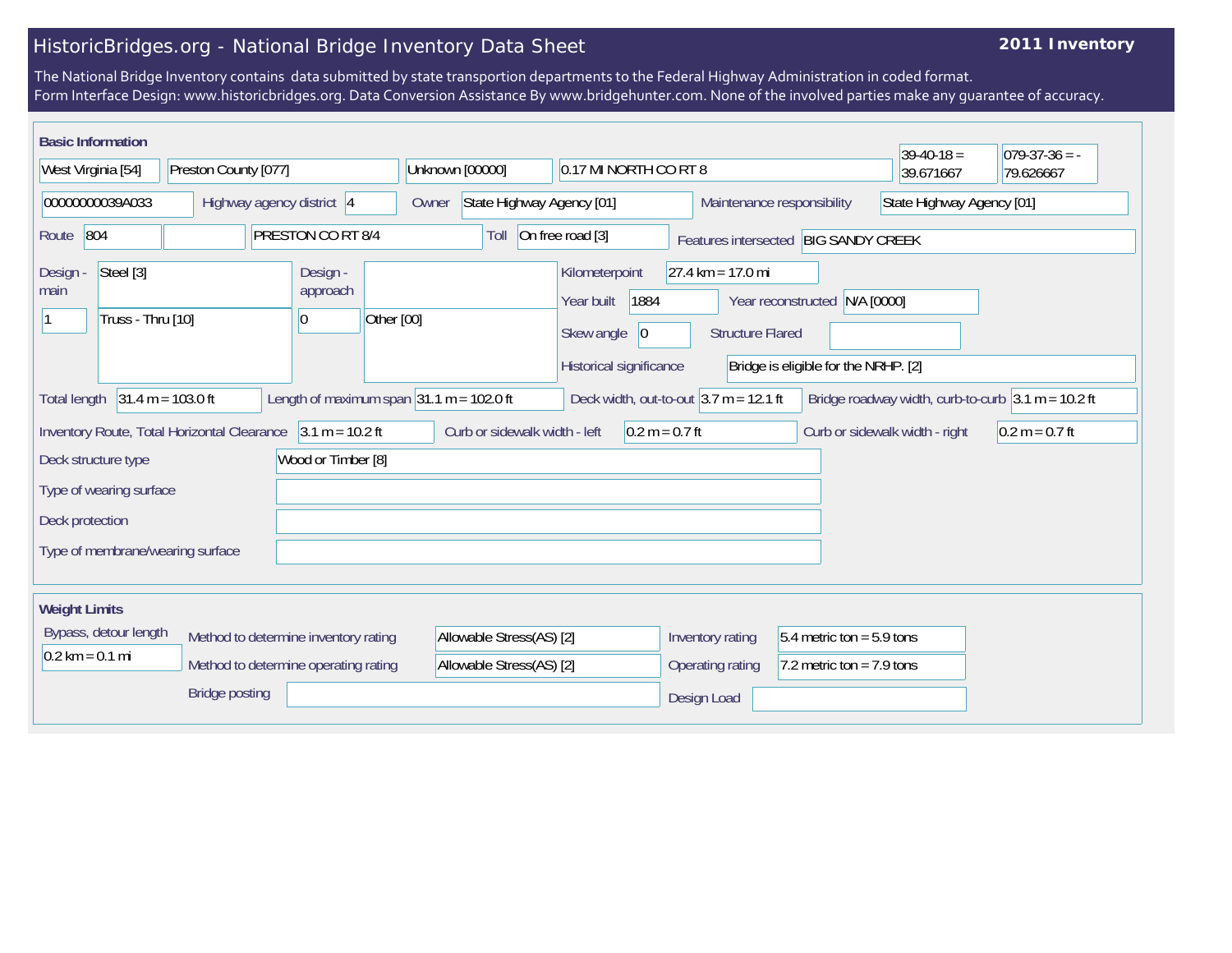| <b>Functional Details</b>                                                                                                             |                                                                                        |  |  |  |  |
|---------------------------------------------------------------------------------------------------------------------------------------|----------------------------------------------------------------------------------------|--|--|--|--|
| Average daily truck traffi   0<br>Average Daily Traffic<br>$ 10\rangle$                                                               | Year 2008<br>2028<br>$ 12\rangle$<br>Future average daily traffic<br>%<br>Year         |  |  |  |  |
| Road classification<br>Local (Rural) [09]                                                                                             | Approach roadway width<br>$3 m = 9.8 ft$<br>Lanes on structure 1                       |  |  |  |  |
| Direction of traffic One lane bridge for 2 - way traffic [3]<br>Type of service on bridge Highway [1]<br>Bridge median                |                                                                                        |  |  |  |  |
| No parallel structure exists. [N]<br>Parallel structure designation                                                                   |                                                                                        |  |  |  |  |
| Type of service under bridge<br>Waterway [5]                                                                                          | Navigation control<br>Lanes under structure<br>$ 0\rangle$                             |  |  |  |  |
| $0 = N/A$<br>Navigation vertical clearanc                                                                                             | Navigation horizontal clearance $ 0 = N/A$                                             |  |  |  |  |
| $3.91 m = 12.8 ft$<br>Minimum navigation vertical clearance, vertical lift bridge<br>Minimum vertical clearance over bridge roadway   |                                                                                        |  |  |  |  |
| Minimum lateral underclearance reference feature Feature not a highway or railroad [N]                                                |                                                                                        |  |  |  |  |
| Minimum lateral underclearance on right $99.9 =$ Unlimited                                                                            | Minimum lateral underclearance on left $0 = N/A$                                       |  |  |  |  |
| Minimum vertical underclearance reference feature Feature not a highway or railroad [N]<br>Minimum Vertical Underclearance $ 0 = N/A$ |                                                                                        |  |  |  |  |
| Appraisal ratings - underclearances N/A [N]                                                                                           |                                                                                        |  |  |  |  |
|                                                                                                                                       |                                                                                        |  |  |  |  |
| <b>Repair and Replacement Plans</b>                                                                                                   |                                                                                        |  |  |  |  |
| Type of work to be performed                                                                                                          | Work to be done by contract [1]<br>Work done by                                        |  |  |  |  |
| Bridge rehabilitation because of general structure<br>deterioration or inadequate strength. [35]                                      | 240000<br>Bridge improvement cost<br>10000<br>Roadway improvement cost                 |  |  |  |  |
|                                                                                                                                       | $31.4 m = 103.0 ft$<br>Length of structure improvement<br>Total project cost<br>297000 |  |  |  |  |
|                                                                                                                                       | Year of improvement cost estimate<br>2008                                              |  |  |  |  |
|                                                                                                                                       | Border bridge - state<br>Border bridge - percent responsibility of other state         |  |  |  |  |
|                                                                                                                                       | Border bridge - structure number                                                       |  |  |  |  |